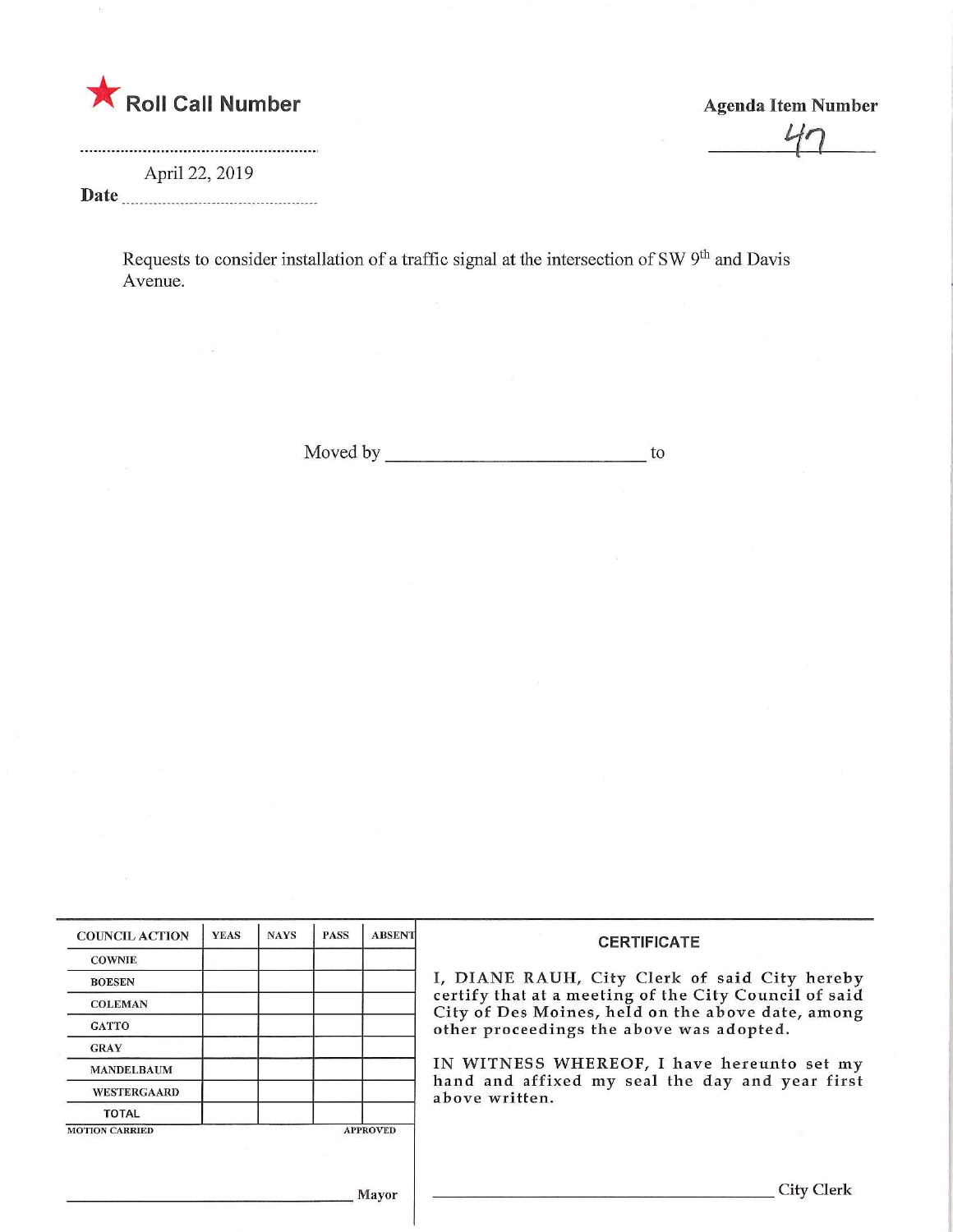## REGISTRATION FORM TO SPEAK AT CITY COUNCIL MEETING.^

To: The Honorable Mayor And Members of the City Council City of Des Moines, Iowa c/o City Clerk

 $I/We$  tranh  $V$ (Please Print)

hereby request permission to speak at the Des Moines City Council

meeting of  $\frac{1}{\sqrt{2}}$  /  $\frac{22}{\sqrt{6}}$  /  $\frac{26}{\sqrt{4}}$  /  $\frac{6}{\sqrt{4}}$  regarding  $l$ - $e\hbar$   $\hat{n}$  on  $p$  install traftic sichal at  $50$  4th and Davis Hre.

Have you contacted any City Staff regarding the subject matter of your request? If so, please advise which department or individual.

| Name:          | (Signature) | Frank Strong-via phone |  |
|----------------|-------------|------------------------|--|
| Address:       |             | Davis Are, DSM         |  |
| Daytime Phone: |             |                        |  |

## PROCEDURAL RULES OF DES MOINES CITY COUNCIL:

## Part III. Agenda

Rule 16. Citizen Agenda Requests. Any citizen may request the right to have an item placed on the Agenda (including a request to speak) by filing such request in writing with the City Clerk prior to noon on the Tuesday preceding the Council meeting.